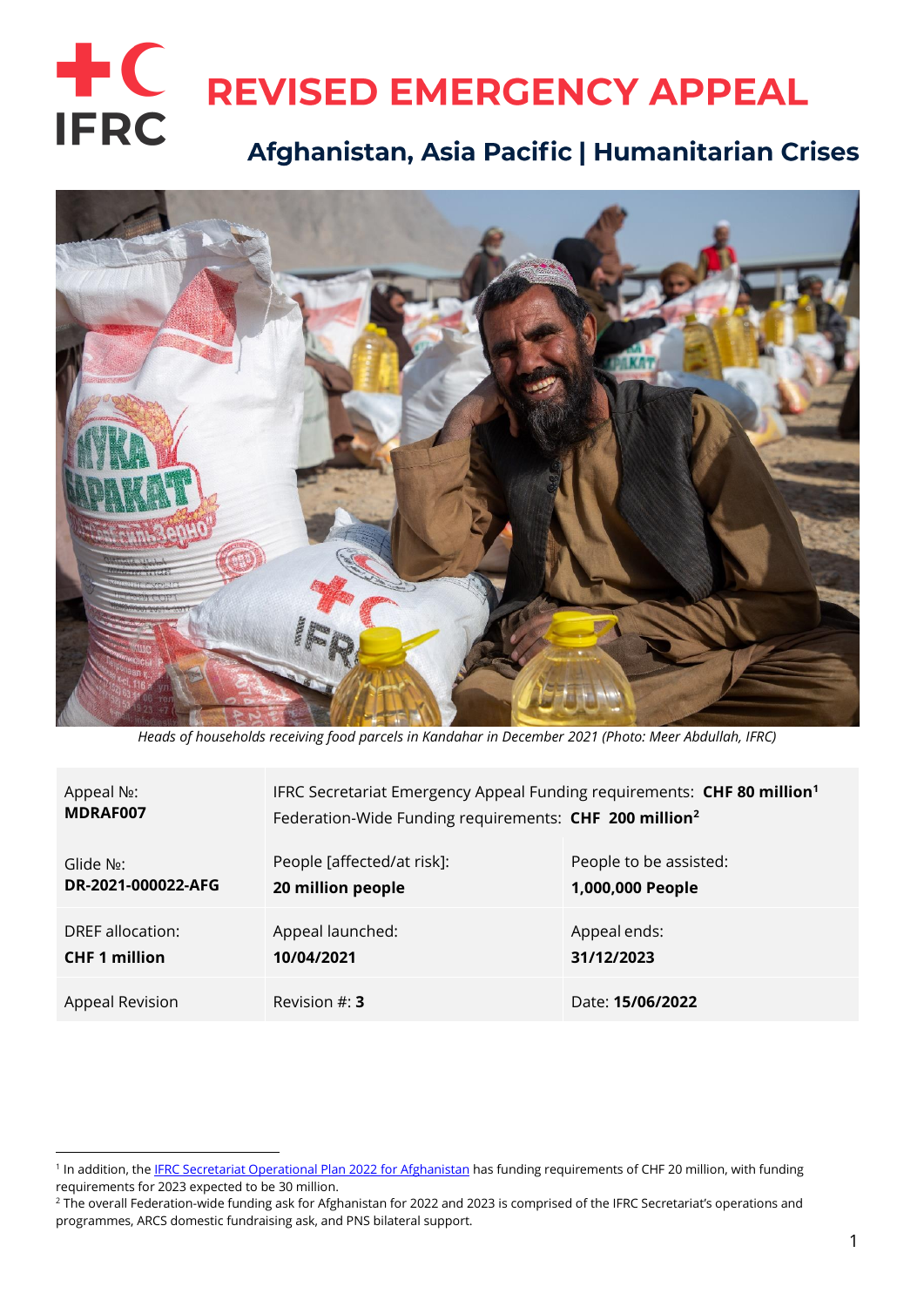# **SITUATION OVERVIEW**

### **Situation**

More than 50 per cent of Afghanistan's population is in dire need of humanitarian assistance due a **combination of crises**: the effects of **decades of conflict**, a protracted and **severe drought**, the effects of other intense **climate-related disasters**, extreme **economic hardship** exacerbated by sanction-related impacts and unemployment, a **weak health system** which was already stretched by COVID-19 and most recently, by the re-emergence of vaccine preventable diseases, and **system-wide gaps** affecting the health, water, education, energy, and public service sectors. The country is facing **one of the world's worst food insecurity and malnutrition crises**, with around **20 million people in crisis or experiencing emergency levels of food insecurity**, and more than **half of all children under-five projected to face acute malnutrition**. With the combination of the severe drought – which has affected the entire country's territory, and the impact to the agriculture and livestock sectors, which account for the bulk of economic activity, in such dire condition – compounded by the economic hardship, **hundreds of thousands of households have been forced to adopt negative coping mechanisms** as many are stuck in a quagmire of debt while prices of essential commodities continue to rise beyond reach. The economic situation is, in addition, **driving millions of people into poverty**.

Restrictions on protection, constraints relating to the **participation of women and minority groups**, and **displacement** inside and across borders are adding to the situation. Furthermore, there has been significant **disruption of basic service structures** over the past year, partly exacerbated by reluctance of some development funders to channel support via the new authorities. Additionally, a somewhat parallel structure, in which local authorities and actors are not the main drivers, has emerged with the potential of undermining sustainability of investments being made and hindering localization gains.

#### **Red Cross Red Crescent action to date**



Since the start of the operation in March 2021, IFRC and its membership has been able to support ARCS to reach **1.2 million people across 20 provinces of Afghanistan** with humanitarian assistance.<sup>3</sup>

cash assistance



100.000 households 10.000 households food assistance



12,000 house holds household kits and winterization kits



1.2 million neonle health services

<sup>&</sup>lt;sup>3</sup> For more details refer to [Operations Update 5](https://adore.ifrc.org/Download.aspx?FileId=535606) issued on 3 June 2022.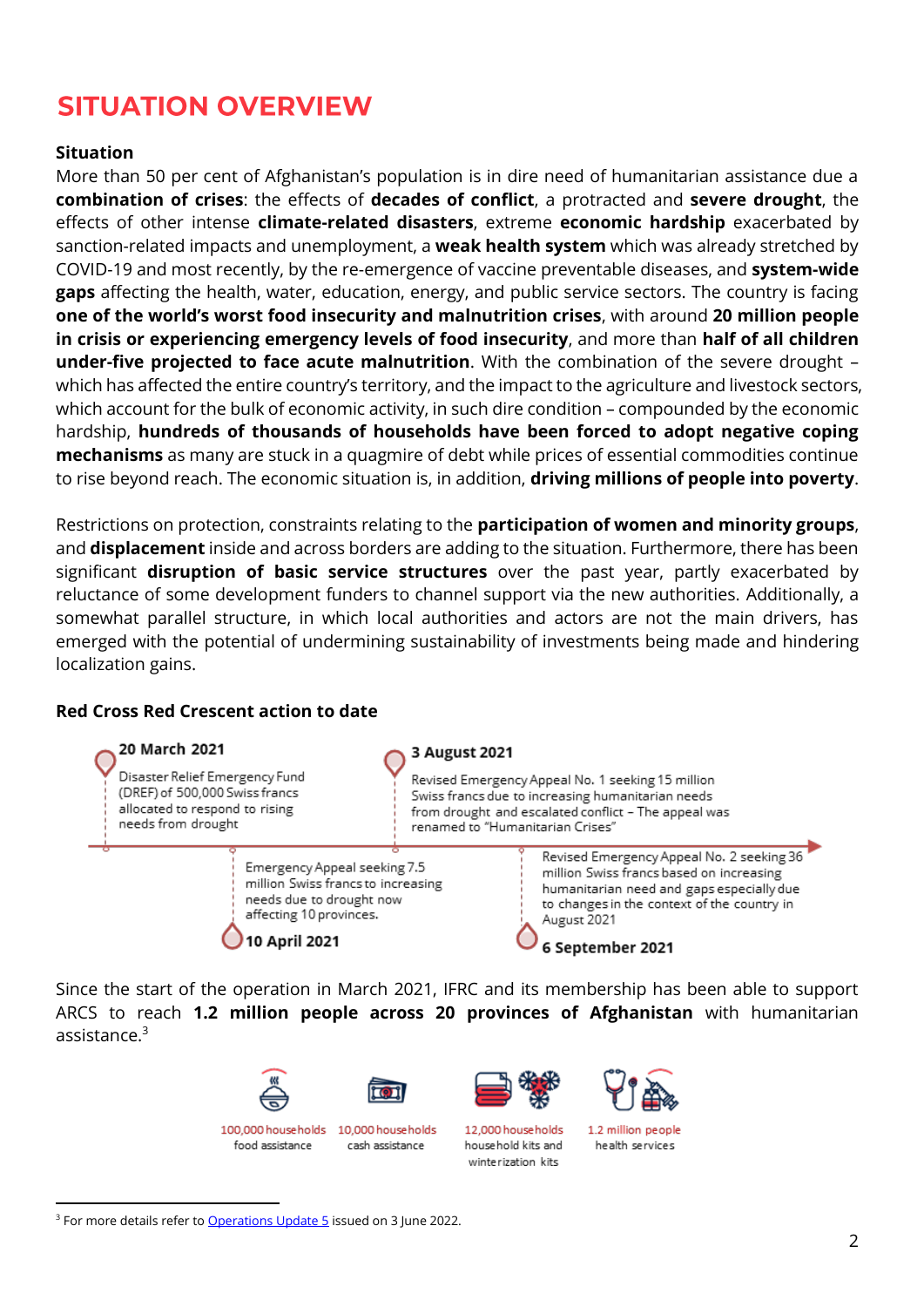# **EMERGENCY APPEAL REVISION**



Against the backdrop of the catastrophic humanitarian situation, the IFRC Secretariat is increasing its Emergency Appeal from CHF 36 million to **CHF 80 million** and **extending the operation's timeframe until 31 December 2023**. The increase in funding requirements will enable IFRC to scale up humanitarian assistance as well as to implement interventions that bridge to development in Afghanistan. It also extends the operation's geographical coverage from 19 to **all 34 provinces** of the country and increases the **target to 1 million people**.

Put together with the IFRC Secretariat's Operational Plan for 2022 and 2023 (CHF 50 million), ARCS own funding for 2022 and 2023 (CHF 25 million) and funding by Participating National Societies working bilaterally in Afghanistan (CHF 45 million), the **Federation-wide funding requirements until the end of 2023 amounts to CHF 200 million**.



Collectively, the IFRC and its members are aiming to **deliver assistance to two million people across 34 provinces of Afghanistan, translating to 10 per cent of the affected population**.

# **TARGETING**

The IFRC Secretariat Emergency Appeal operation is aiming to reach **1 million people across all 34 provinces of Afghanistan.** This is an increase from 560,000 people and 19 provinces respectively compared to the targets that were outlined in the second revision. Within the provinces, prioritization of districts will be informed by the scale of needs, unmet gaps, and capacities of local branches of ARCS among other factors as will be consulted with key stakeholders. The stakeholders will include relevant IASC clusters, Red Cross Red Crescent partners in-country, local authorities, and communities.

Selection of households and individuals to receive assistance will be informed by existing selection and exclusion criteria and will utilize Community Engagement and Accountability (CEA) approaches. IFRC and ARCS will ensure consultation with members of target communities (including women, children, and people with a disability), community elders, public authorities, IASC clusters and other humanitarian organizations.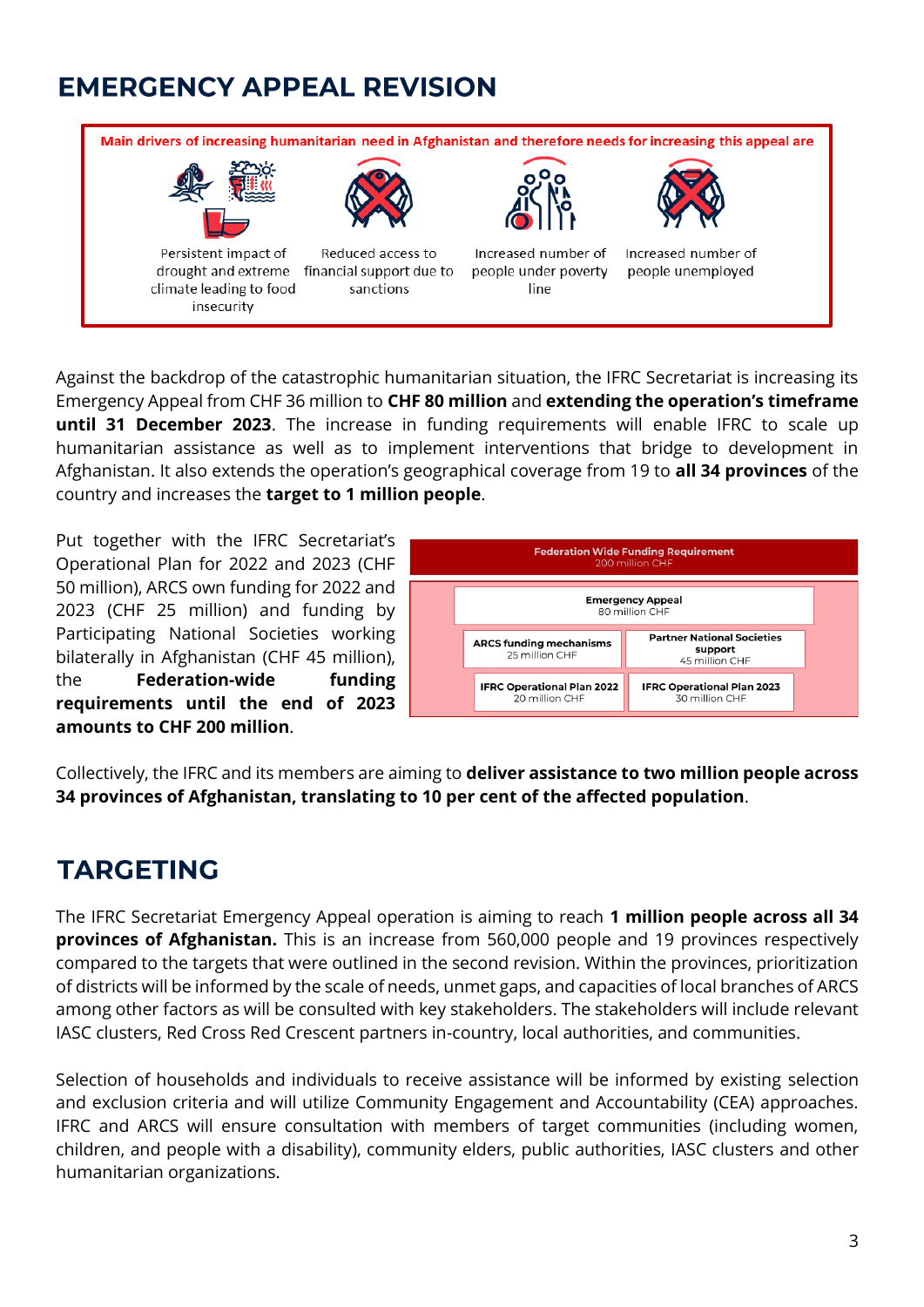# **PLANNED OPERATIONS**

The strategy of the IFRC's supported response will be to contribute to improve food security, strengthening livelihood strategies, and building resilience in communities affected by drought and other multiple shocks across all 34 provinces of Afghanistan.

#### **Integrated assistance**

The operation utilizes an integrated approach to meet the needs of the population. This will include food assistance and support for **livelihoods**  $\boxtimes$  -through actions such as greenhouses and drought–resistant agriculture. Support for **household needs** is addressed through in-kind assistance such as household kits and winterization kits as well as through multipurpose cash.

## **Health & Care including Water, Sanitation and Hygiene (WASH)**

Health services are provided for areas that have health service gaps focusing on **primary health care services including immunization**; **community health and first aid** programming that will enhance the community's capacity  $\boxtimes$  for health support which will also include **community-based surveillance**. **Water and sanitation facilities** – especially for schools and communities surrounding it will also be constructed. **Health promotion activities** are included in all these actions with inclusion in all aspects of health priorities such as vaccine-preventable diseases and COVID-19.

#### **Protection and Prevention**



The operation will streamline protection, gender, and inclusion as well as community engagement and accountability in all the activities in all sectors. The operation will ensure social inclusion and ensure all layers of the community will be able to receive support as needed. This includes actions such as supporting marastoons as well as single parent households in addressing their livelihoods needs. Climate adaptation is being incorporated to reduce the vulnerability of the communities together with the inclusion of risk reduction activities. Recovery programming is also included in all sectors.

To streamline and ensure the sustainability of the actions taken within this operation, a framework has been developed to map the priorities. The following are the pillars of the framework:

#### **Pillar 1 (Addressing immediate humanitarian needs):**

Will entail delivery of **urgent humanitarian assistance** to people affected by disasters and crises, proactively taking **early action measures** to reduce people's vulnerabilities, and **enhancing people's abilities to anticipate, respond to, and quickly recover** from crisis.

#### **Pillar 2 (Supporting recovery and bridging to development)**:

•Comprehensive humanitariandevelopment bridging programming building around **health services** with primary role of addressing **maternal and child health** (including **immunization** against vaccine preventable diseases), **mental health and psychosocial support** (MHPSS), and integrating other services such as **water and sanitation** in schools and communities, community-managed **livelihood projects** (including on food security), **cash transfers**, climate action, and disaster risk reduction. Includes **alleviating economic hardship** targeting vulnerable households with priority on women, especially widows in Marastoons operated by ARCS, as well as those begging in streets.

#### **Pillar 3 (Strengthening local response capacity)**:

• **Strengthening local branches** of ARCS, **training and equipping** of ARCS disaster response teams at headquarter and branch levels, **prepositioning of relief items and winterization kits** in strategic locations, **institutional strengthening**, and **digital transformation** of ARCS. Will also support institutional **readiness of state agencies** that work closely with ARCS and other humanitarian organizations in disaster response such as the Afghanistan National Disaster Management Authority (ANDMA).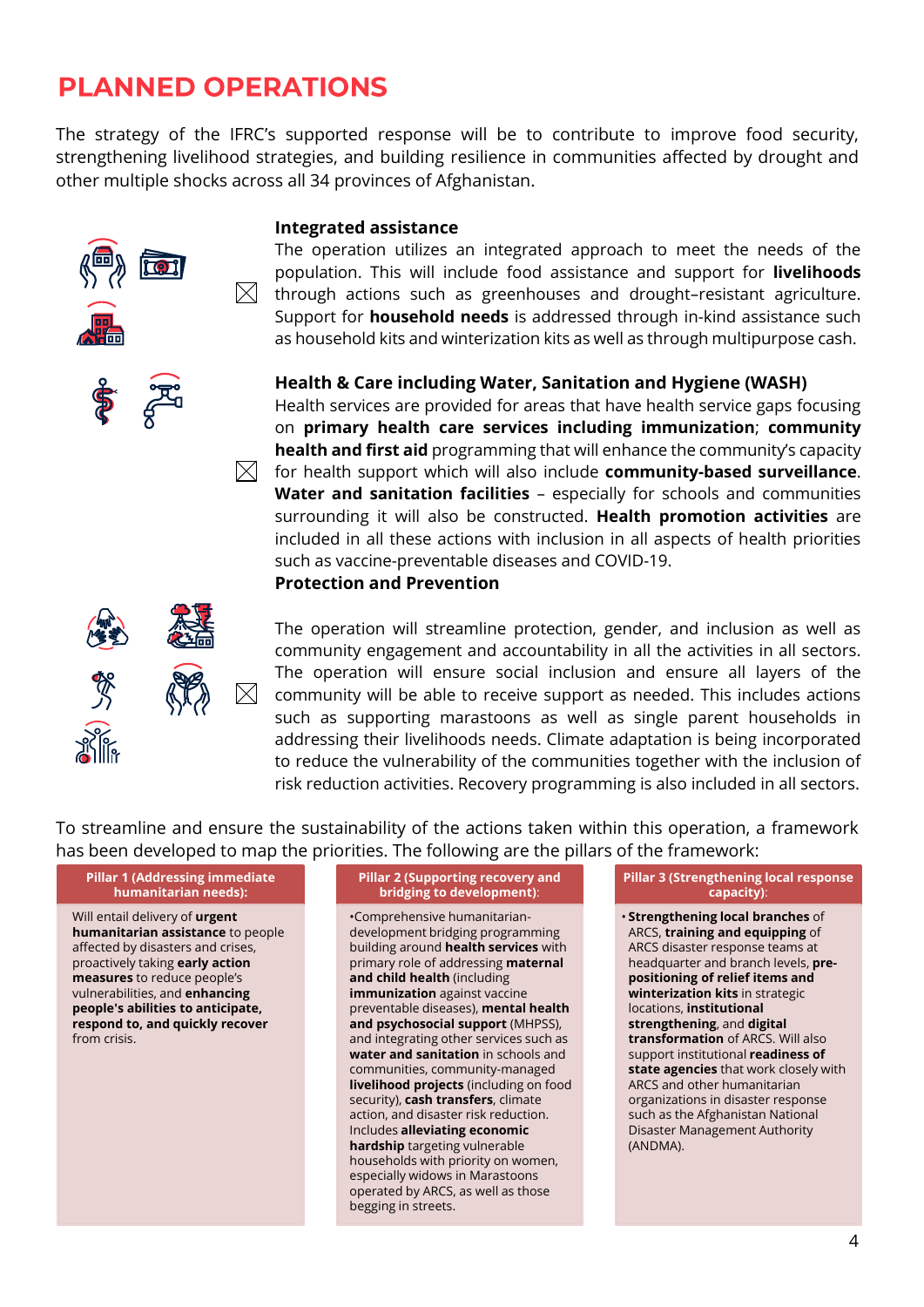# **Enabling approaches**

 $\boxtimes$ 

 $\boxtimes$ 

 $\boxtimes$ 

The sectors outlined above will be supported and enhanced by the following enabling approaches:

### **Coordination and partnerships (Engaged)**

IFRC and ARCS will engage in advocacy, humanitarian diplomacy, and coordination with the authorities and other humanitarian actors, including agencies in the Humanitarian Country Team, with the aim of ensuring that the impact of humanitarian crises in Afghanistan is profiled and policy or investment decisions are influenced to address humanitarian needs. IFRC will also aim to enhance demonstration of collective impact through effective Movement and Membership Coordination. Complementary to existing Movement Coordination and Cooperation mechanisms, the IFRC Secretariat delegation in Afghanistan will engage with the Membership who provide support bilaterally or multilaterally via IFRC in moving forward the 'Agenda for Renewal's New Way of Working"<sup>4</sup> mechanism.

#### **IFRC Secretariat services (Accountable)**



The IFRC Secretariat will provide services to integrated National Societies, including on procurement, transportation, accommodation, and security management. All procurement required for the operation will be done by the IFRC Secretariat. The IFRC Secretariat has also engaged two financial service providers (FSPs) through whom cash transfers to community members will be channeled. A Quality and Accountability team has been put in place to ensure that CEA measures are applied, for close monitoring of implementation, and to enhance measures that will improve organization-wide performance. Compliance and risk management aspects are being strengthened through recruitment and empowerment of a talented, diverse, and inclusive team.

### **National Society Strengthening (Trusted)**



The operation will invest in supporting organizational strengthening of ARCS. This is to build on decades of expertise working with all communities across Afghanistan in several sectors. ARCS branches (which are embedded within the many communities of Afghanistan and are serving all people irrespective of their regional, linguistic, religious, or political affiliations) will be strengthened with the view of delivering services that cost less while being transparent and accountable.

The planned response reflects the current situation and is based on the information available at the time of this Emergency Appeal revision. Further information on the operation will be updated through the Operational Strategy to be released in the upcoming days. The Operational Strategy will also provide additional details on the Federation-wide approach which includes response activities of all contributing Red Cross and Red Crescent National Societies.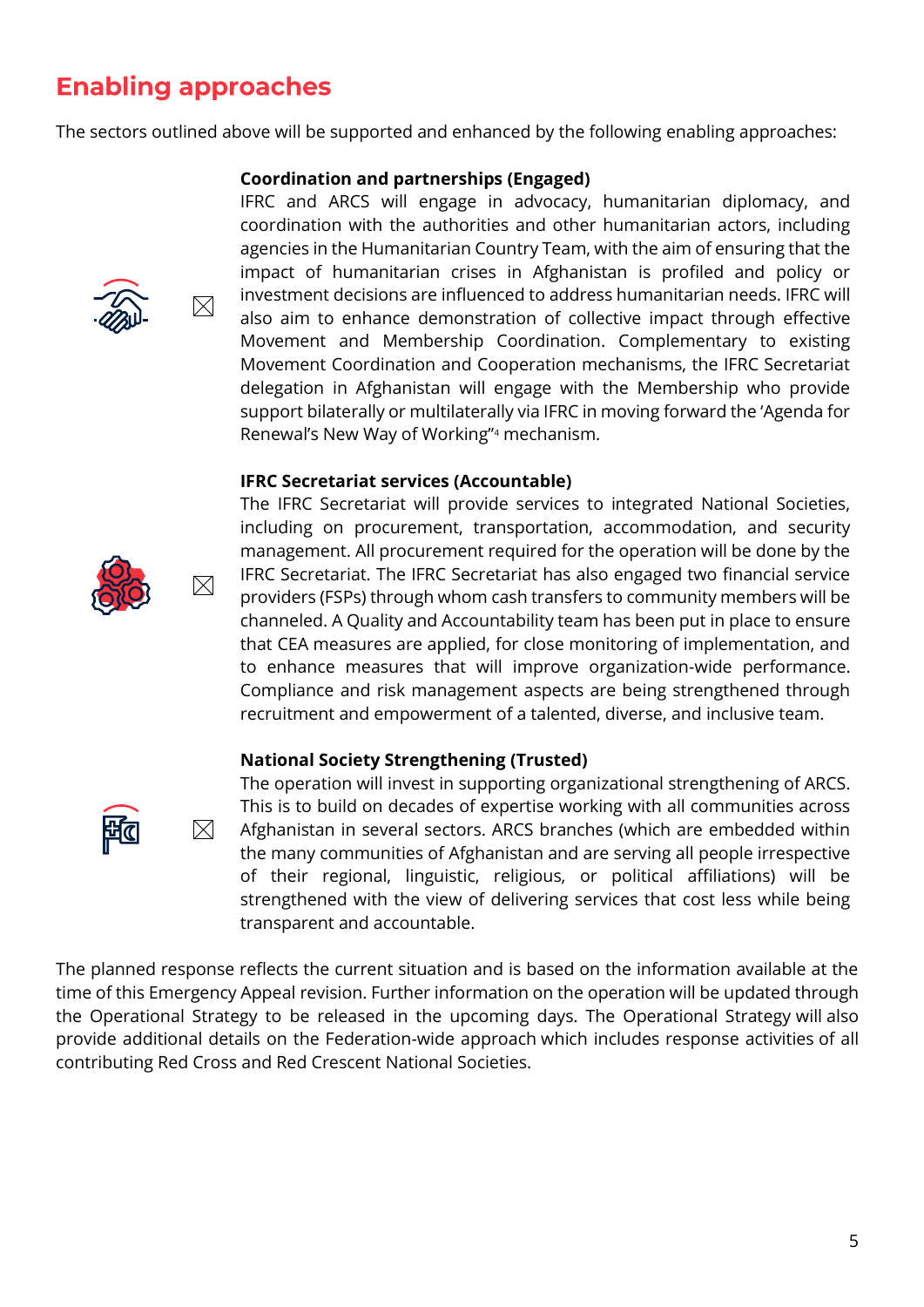# **RED CROSS RED CRESCENT FOOTPRINT IN COUNTRY**

## **Afghan Red Crescent Society**

| ञ<br>$\bullet$                 | Number of staff:               | 2,400  |
|--------------------------------|--------------------------------|--------|
| 16.65                          | Number of volunteers:          | 30,000 |
| T<br>آهلا                      | Regional offices               |        |
| <b>Core areas of operation</b> | Number of branches             | 34     |
|                                | Branch disaster response teams | 22     |
|                                | <b>Health facilities</b>       | 140    |
|                                |                                |        |

In addition to IFRC and the International Committee of the Red Cross (ICRC), ARCS has strong support from the following in-country Participating National Societies:



### **IFRC Membership coordination**

The IFRC Secretariat, via its Country Delegation, provides strategic coordination for the membership. Discussions are underway with the Membership with in-country presence to implement milestones relating to the 'Agenda for Renewal's New Way of Working'. Federation-wide reporting for this operation will be agreed in this context and communicated in the subsequent operations update

### **Red Cross Red Crescent Movement coordination**

Collectively, Red Cross Red Crescent Movement partners have established coordination and cooperation mechanisms anchored in a Movement Cooperation Agreement.4 Movement partners hold tripartite Movement Platform Meetings (MPM) bringing together the ARCS leadership with the International Committee of the Red Cross (ICRC) and IFRC heads of delegations to address strategic issues. Furthermore, Movement Operational Coordination (MOC) meetings bring together the ARCS, ICRC, IFRC and Participating National Societies in-country to address operational issues and create shared understanding on operations strategies.

### **External coordination**

The IFRC supports the external coordination within the humanitarian system as an observer to the Humanitarian Country Team. IFRC, ARCS and in-country participating national societies cooperate and coordinate with the other humanitarian agencies as members to the Clusters. IFRC and ARCS closely

<sup>&</sup>lt;sup>4</sup> The Movement Coordination Agreement was established through [a Memorandum of Understanding \(MoU\)](https://www.icrc.org/en/document/afghanistan-milestone-35-years) between the ICRC, IFRC, and ARCS. The Agreement sets a standard framework for administration, reporting and accountability within which individual projects and initiatives can take place.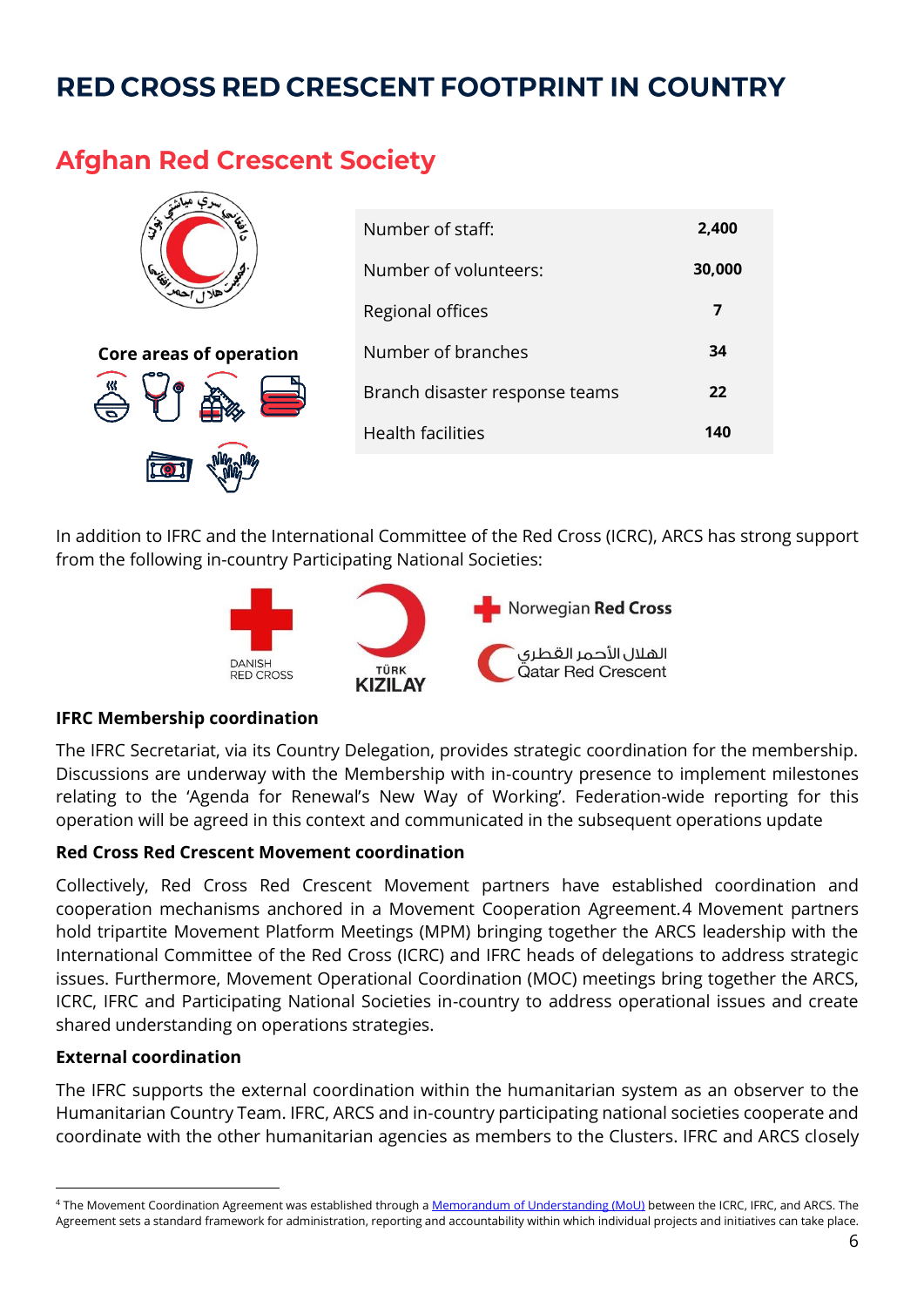coordinate with related ministries such as Ministry of Public Health, Ministry of Rural Rehabilitation and Development and Ministry of Education on the ongoing support in the country.